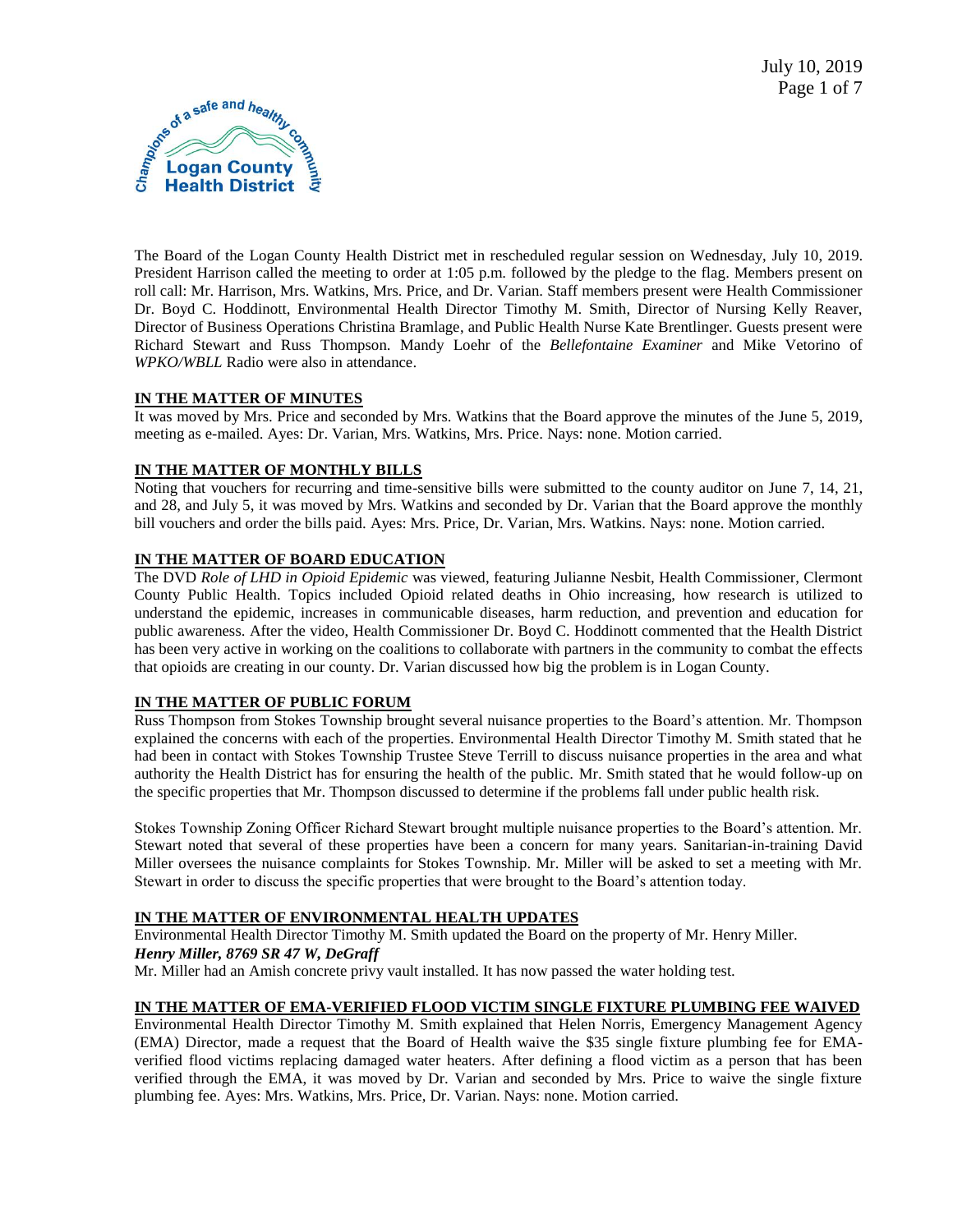### **IN THE MATTER OF NUISANCE UPDATES**

Environmental Health Director Timothy M. Smith provided updates on several recent nuisance investigations.

## *Patrick Raines, 19333 Ironwood, Chippewa Park, Lakeview*

Mr. Raines' property that had piles of solid waste debris and trash and an opening in the roof soffit has been abated.

### *Evelyn Sampson, 624 Florence Ave., Bellefontaine*

Ms. Sampson's property that had scrap tires, an unused swimming pool and evidence of open burning of trash has been abated.

### *David Harbor, 604 Florence, Bellefontaine*

Mr. Harbor's property is being purchased on land contract from Chad Vanvoorhis. The property that contained scrap tires and solid waste has been abated.

### *Carol McColloch, 13999 Oakwood Drive, Lakeview*

Ms. McColloch still has on her property garbage and solid wastes piled up in the backyard. The Sanitarian is proceeding with filing a violation of the Board of Health order in the Municipal Court.

### *Elizabeth Clary, 10977 Elm Street, Lakeview, owns a property at 10975 Elm Street, Lakeview*

Ms. Clary's property has not changed regarding decaying wooden cabinets, piles of debris, trash and nonworking appliances. The Sanitarian is proceeding with filing a violation of the Board of Health order in the Municipal Court.

### **John Aiken**, *11008 Walnut St., Lakeview*

Mr. Aiken has on his property miscellaneous solid wastes and items collecting water creating possible mosquito harborages and he did not claim the Board's order sent by certified mail. It was resent on June 5, 2019, and an inspection date was set for June 17, 2019. A follow-up inspection occurred on June 26, 2019. Full compliance was not attained so the sanitarian is proceeding with filing a violation of the Board of Health order in the Municipal Court.

### *Greg Beach, 11055 Kickapoo Path, Chippewa Park, Lakeview, owns a property at 13773 Kickapoo Path, Chippewa Park, Lakeview*

Mr. Beach still has an inoperative automobile and a water well in the driveway with its cap flush with the gravel. If conditions have not been corrected upon the inspection date decided by the Board, the matter will be filed in Municipal Court.

### *David Garrison, 16098 SR 235 N, Lot #23, Belle Center, owns property at 11344 Chinook Path, Chippewa Park, Lakeview*

Mr. Garrison's property still contains bags of trash and debris scrap. On May 23, 2019, scrap tires and an automotive battery had been added. A Board of Health order was received on June 14, 2019. A follow up inspection on July 10, 2019, showed the amount of trash to be worse and open burning has continued. The filing of a violation of the Board of Health order will now be filed in the Municipal Court.

### *Christine Rice, 14311 Eagle Path, Chippewa Park, Lakeview*

Ms. Rice's property that had solid wastes, scrap tires and the remnants of a trailer has been sold. If not abated, a new sanitarian's order will be mailed to the new owner.

### *Donald Cunningham, 533 Grand Ave., Russells Point*

Mr. Cunningham's property was requested by Robin Reames, Mayor of Russells Point, to be inspected by the health district to determine if the structure qualifies for condemnation so that the village could proceed with having the structure razed. David Miller, SIT, inspected the property on June 5, 2019, and confirmed that the structure meets the criteria that have been determined as required for condemnation, specifically broken windows repaired with plastic and a history of non-compliance with city water and sewer service. Therefore, the Board of Health declared that the conditions constitute a public health nuisance and issued an order condemning the structure and to have the owner improve the structure into a habitable condition as verified by the local fire authority, or remove the structure and all associated solid wastes to a licensed disposal facility, within thirty (30) days of receipt of the order which is July 5, 2019. We are still waiting on the report from the local fire authority.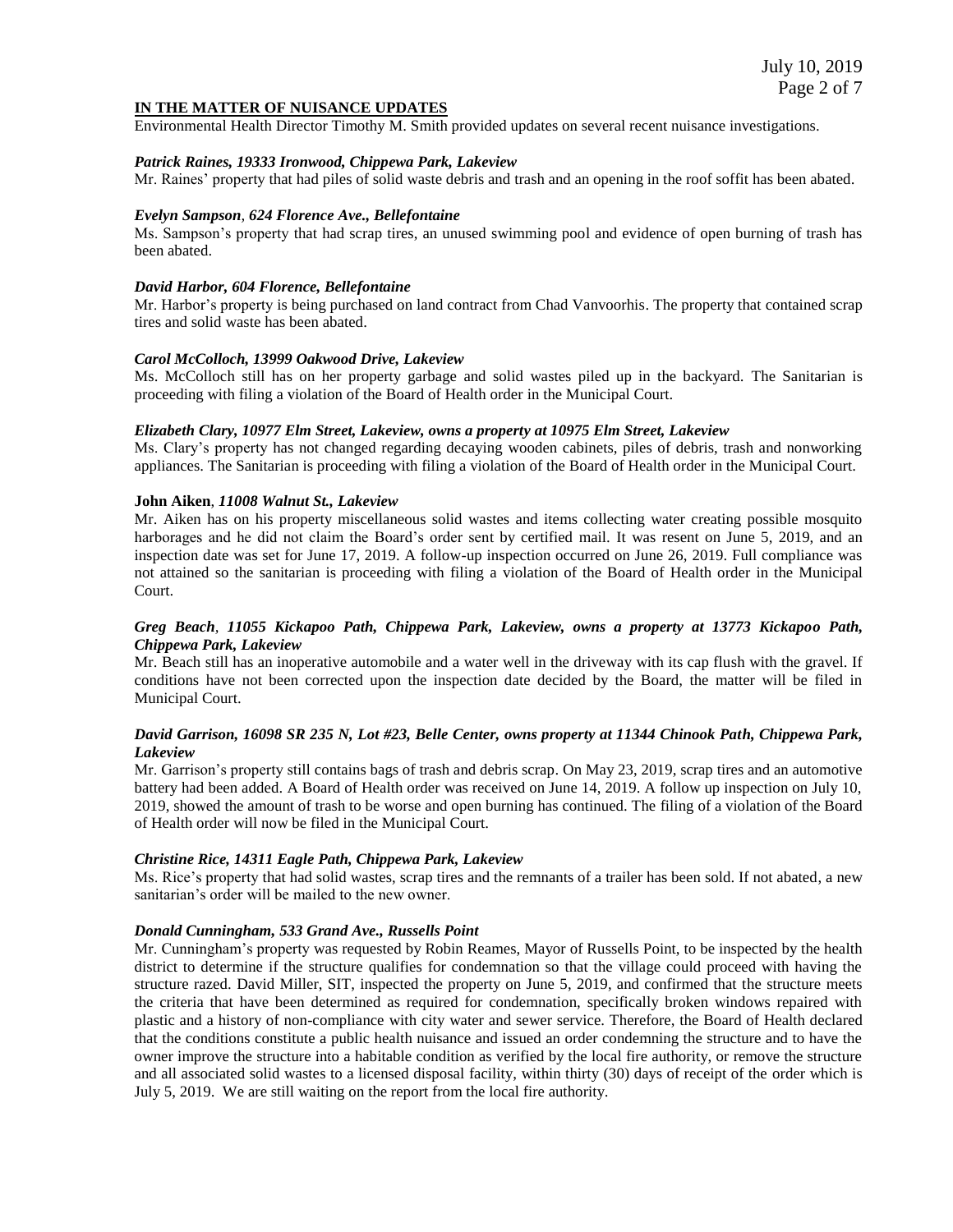## **IN THE MATTER OF NUISANCES**

Environmental Health Director Timothy M. Smith reported on several nuisances.

### *Sharon K. Wellnitz (deceased), was the last known owner of the house at 636 High Ave., Russells Point*

Ms. Wellnitz's property which was requested by a June 13, 2019, letter by Robin Reames, Mayor of Russells Point, to be inspected by the health district to determine if the structure qualifies for condemnation so that the village could proceed with having the structure razed. David Miller, SIT, inspected the property on June 14, 2019, and confirmed that the structure meets the criteria that have been determined as required for condemnation, specifically unoccupied with water service shut off. It was moved by Dr. Varian and seconded by Mrs. Price to declare that the conditions constitute a public health nuisance and issue an order condemning the structure and to have the owner improve the structure into a habitable condition as verified by the local fire authority, or remove the structure and all associated solid wastes to a licensed disposal facility, within thirty (30) days of receipt of the order. Ayes: Mrs. Watkins, Mrs. Price, Dr. Varian. Nays: none. Motion carried.

### *Jason Clark, 2995 SR 73, Peebles, Ohio owns property at 3245 CR 32 S, Bellefontaine*

Mr. Clark's property still contains some solid waste, metal, and other items in a burn pile plus animal access under a barn after receiving a Sanitarian's Order from Lisa Engle, RS, dated April 18, 2019, and a follow up letter dated June 4, 2019. It was moved by Mrs. Price and seconded by Dr. Varian to declare that the condition constitute a public health nuisance and issue an order to correct the violation by removing the solid wastes to a licensed disposal facility within seven (7) days of receipt of the order. Ayes: Mrs. Watkins, Dr. Varian, Mrs. Price. Nays: none. Motion carried.

### *CHACO, LLC, 424 McAdams Rd., Cable, owns property at 117 W. Buckingham Ave., Bellefontaine*

The CHACO, LLC's property still contains broken pallets and solid waste after receiving a Sanitarian's Order from Lisa Engle, RS, and a follow up inspection on July 2, 2019. It was moved by Mrs. Price and seconded by Dr. Varian to declare that the condition constitute a public health nuisance and issue an order to correct the violation by removing the solid wastes to a licensed disposal facility within seven (7) days of receipt of the order. Ayes: Mrs. Watkins, Dr. Varian, Mrs. Price. Nays: none. Motion carried.

### *Adriana Russell, 685 W. Center St., West Mansfield*

Ms. Russell's property still contains a TV, mattresses, chair, bags of trash, and other miscellaneous items following a Sanitarian's Order by Matthew Stonerock, RS, and a follow up inspection on July 1, 2019. It was moved by Mrs. Price and seconded by Dr. Varian to declare that the condition constitute a public health nuisance and issue an order to correct the violation by removing the solid wastes to a licensed disposal facility within seven (7) days of receipt of the order. Ayes: Mrs. Watkins, Dr. Varian, Mrs. Price. Nays: none. Motion carried.

### *Jamie Caskey, 11113 Shawnee Path, Chippewa Park, Lakeview*

The Caskey's property still contains trash, debris, and standing water in plastic containers following a Sanitarian's Order by David Miller, SIT, and a follow up inspection on June 28, 2019. It was moved by Mrs. Price and seconded by Dr. Varian to declare that the condition constitute a public health nuisance and issue an order to correct the violation by removing the solid wastes to a licensed disposal facility within seven (7) days of receipt of the order. Ayes: Mrs. Watkins, Dr. Varian, Mrs. Price. Nays: none. Motion carried.

### *Gilbert Myers, 313 Linden Street, Bellefontaine, owns property at 222 North Detroit Street, Bellefontaine*

Mr. Myers' property still contains trash, debris, and non-working vehicles following a Sanitarian's Order by David Miller, SIT, and a follow up inspection on June 28, 2019. It was moved by Mrs. Price and seconded by Dr. Varian to declare that the condition constitute a public health nuisance and issue an order to correct the violation by removing the solid wastes to a licensed disposal facility within seven (7) days of receipt of the order. Ayes: Mrs. Watkins, Dr. Varian, Mrs. Price. Nays: none. Motion carried.

## **IN THE MATTER OF VARIANCE REQUESTS UPDATE**

Environmental Health Director Timothy M. Smith provided an update on a variance.

# *Harold and Roberta Appleton, of 958 Minerva Ave., Columbus, C/O Teri Frymyer, Choice Properties Real Estate*

Mr. and Mrs. Appleton requested a variance for their property at 8886 SR 368, Huntsville (north of Lake Ridge Island), from OAC 3701-28-07 (D) and (H) for a replacement well to be only four (4) feet from the house foundation and less than one (1) foot from a paved parking area. Ten (10) and five (5) feet are required for each, respectively.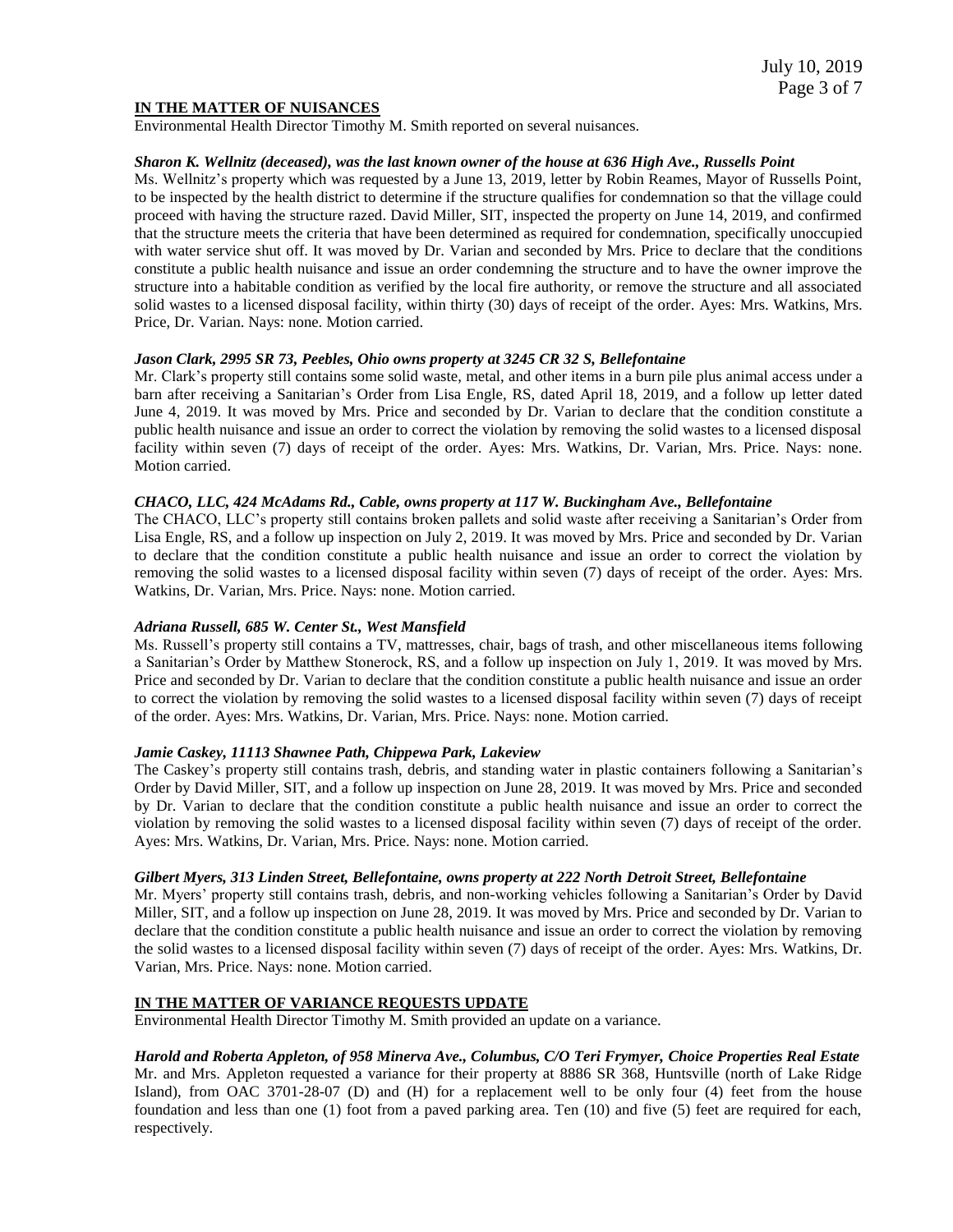Previous Recommendation: Sanitarian Lisa Engle recommended approval due to the existing well was drawing sand and an existing gas line ran along the south property line in front of the house. With no room along the sides of the property, this left as the only available space for the well to be just to the left (north) of the front door which provided at least nine (9) feet from the existing sewer line, from which no variance was required since this was for a new well that met the ten percent allowance.

The well was drilled by Seismic Well Drilling and paid for by the new property owners, **David and Lori Compton**, 980 Vassar Court, Fairfield, Ohio. Unfortunately, the new well was not placed in the area as designated in the well variance. The well driller was contacted and given three options to discuss with the property owner:

- 1. Abandon the improperly placed well and drill again in accordance with the variance.
- 2. Relocate the existing sewer line to at least nine (9) feet from the new well. There is approximately 10 feet 8 inches from the well to the north property line.
- 3. Reapply to the Logan County Board of Health for a new variance for the distance to the sewer.

The Board of Health recommended at their May meeting to continue with enforcing correction of the improperly placed well if no response is received by June 19, 2019. On July 10, 2019, the well driller was contacted again and he forwarded the owner's names and telephone number. They were contacted and were told that they will receive a letter stating the options available to them and their right to make a claim against the well driller's bond to pay for any corrections that must be made. After much discussion, it was moved by Dr. Varian and seconded by Mrs. Price to order the well not be used until the sewer line meets the 9 feet Ohio Revised Code regulation. Ayes: Mrs. Watkins, Mrs. Price, Dr. Varian. Nays: none. Motion carried.

## **IN THE MATTER OF VARIANCE REQUEST**

Environmental Health Director Timothy M. Smith reported on a variance request that was received.

# *Cherokee Run Landfill, Inc. 2946 US 68 N, Bellefontaine*

Cherokee Run Landfill requests a variance from OAC 3745-42-11 (F) (1) (j) (ii) to connect a proposed industrialized unit (trailer) to an existing 1,000 holding tank when the code cited states that the minimum storage capacity must be ten (10) times the daily design flow which was determined to be 150 gallons/day which would require a 1,500 gallon holding tank. It was determined that the Sewage Treatment System Rules (OAC 3701-29) of the Ohio Department of Health (ODH) only give authority to Ohio health districts for holding tanks of Home Sewage Treatment Systems (HSTSs), while those utilized by small flow on-site sewage treatment systems (SFOSTSs) are regulated by the Ohio EPA. Therefore, Tim Smith, EHD, states that any variance from OAC 3745 must come from the Ohio EPA in accordance with OAC 3701-29-18 (E). Mr. Smith will notify Cherokee Run Landfill of this determination.

## **IN THE MATTER OF OPERATION AND MAINTENANCE (O&M) PROGRAM UPDATE**

The updated township results of the O&M Program as of July 3, 2019, are as follows:

| Lake | Zane                           | Perry |                                       |
|------|--------------------------------|-------|---------------------------------------|
| 291  | 449                            | 406   | First notices mailed.                 |
| 19   |                                |       | Owners removed from the billing list. |
| 110  | 131                            |       | Second (late) notices mailed.         |
| 44   |                                |       | Third (late) notices mailed.          |
| 84%  | 82%                            | 74%   | Total return rate.                    |
|      | O&M permits paid to date - 977 |       |                                       |

A second notice mailing for Zane Township that included the 25% late penalty fee was mailed on May 20, 2019. A third notice was mailed to Lake Township on June 24, 2019, and to Zane Township on July 8, 2019, restating that a late fee is required before a fourth and final mailing of the notice informing property owners that all unpaid fees will be assessed to their property taxes. The \$62.50 late O&M fee can still be paid by check or credit card but the requested information, which is used to help assess the type of system, must accompany the payment in order to have the correct 1, 5, or 10-year O&M Permit issued. The health district's website (loganhealth.org) has further information about this state-mandated program and the different types of sewage systems that are common in Logan County and their maintenance needs.

The next mailing of first notice \$50 O&M applications is scheduled for Bokescreek (230) and Bloomfield (164) Township property owners with septic systems on July 12, 2019.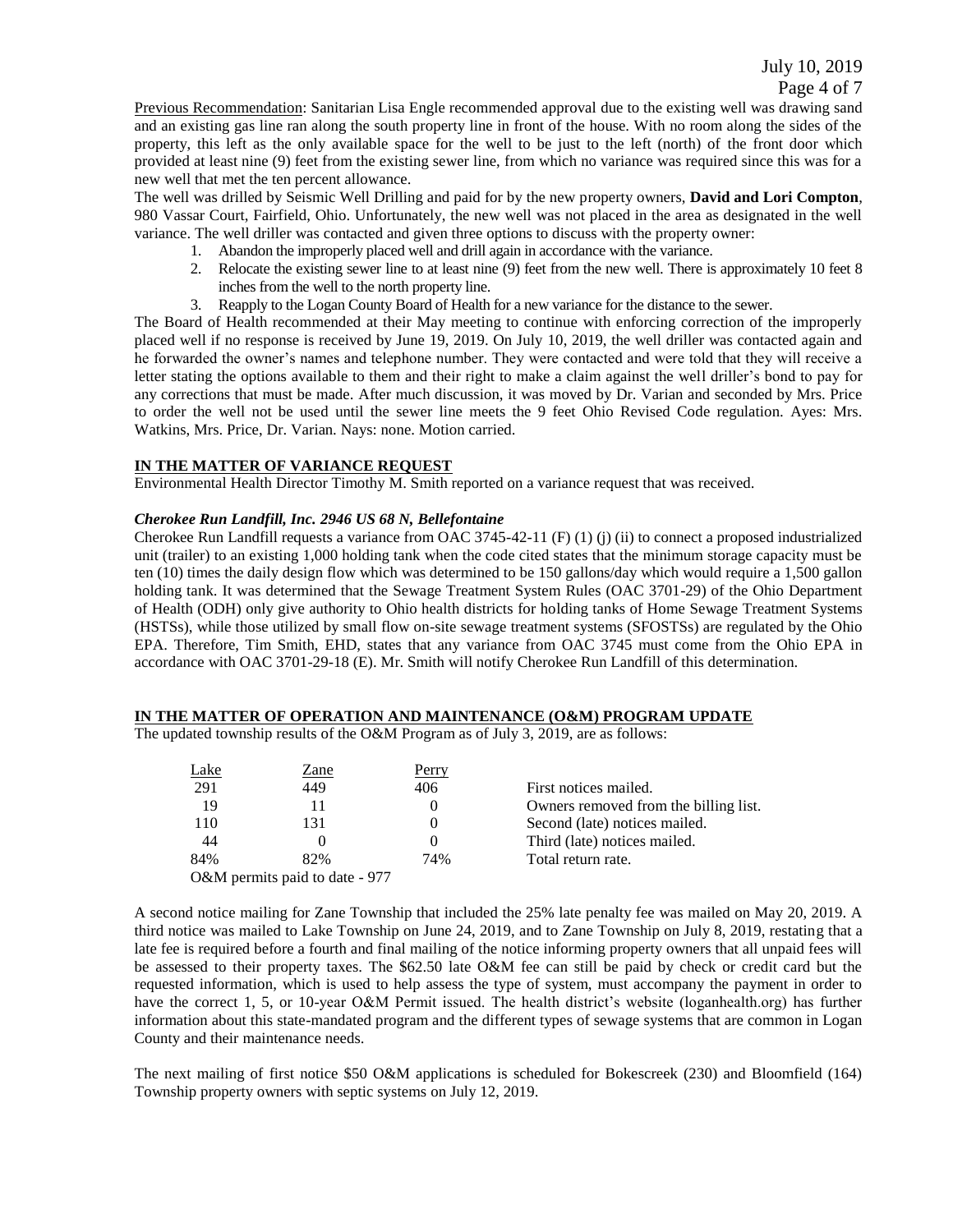# **IN THE MATTER OF NURSING REPORT**

Director of Nursing Kelly Reaver presented the activities of the nursing division over the past month

- LCHD staff has held 14 clinics at the jail for Hepatitis A & B (Twinrix) vaccinations for inmates and Hepatitis A vaccinations for staff since 7/10/18. We have given 212 Twinrix vaccinations and 136 Hepatitis A vaccines (numbers are including in house clinics also) since the statewide outbreak began in July of 2018.
- LCHD is registered as a Project Dawn site with no additional fringes or requirements but will be listed as a provider of services.
- Infectious disease cases are down compared to May 2018 but overall are up for year to date.
- CMH numbers are down due to staffing shortage.
- Newborn home visits are down for May 2019 at 1 compared to May 2018 at 7.
- Immunizations have increased for both children and adults.
- WIC total participants compared to a year ago are down for May 2019------578, May 2018------616
- Vector-borne educational materials including Rickettsiosis and Chikungunya were provided by email attachment. (see Notes to Minutes)
- LCHD is joining the sign rallies for the Get Motivated movement.
- Statistic sheets were provided. (see Notes to Minutes)

### **IN THE MATTER OF FINANCIAL REPORT REVIEW**

Director of Business Operations Christina Bramlage presented financial reports for the month of May. She noted that the Federal Public Health Infrastructure Program and Federal Women, Infants, and Children Program both received grant money. Also, \$20,000 was received from the Solid Waste Management District for the first quarterly contract payment. Expenses were routine including the remittances to Ohio Department of Health for the fees collected from parks and camps inspections. It was moved by Dr. Varian and seconded by Mrs. Price that the Board authorize President Harrison to approve review of the reports. Ayes: Mrs. Watkins, Mrs. Price, Dr. Varian. Nays: none. Motion carried.

### **IN THE MATTER OF ROUTINE BOOKKEEPING MATTERS**

It was moved by Mrs. Price and seconded by Mrs. Watkins that the Board confirm the following transfers of appropriated funds to meet current expenses as completed by the Director of Business Operations Christina Bramlage during the month of June. Ayes: Mrs. Collins, Mrs. Watkins, Dr. Varian. Nays: none. Motion carried.

### *Public Health Infrastructure Fund 7025*

- \$7033.00 FROM 7025-401-521060 Health and Life
	- o \$3,400.00 TO 7025-401-511010 Salaries
		- o \$ 480.00 TO 7025-401-521010 OPERS
		- o \$ 53.00 TO 7025-401-521030 Medicare
		- o \$2,100.00 TO 7025-401-531047 Contracts
		- o \$1,000.00 TO 7025-401-561010 Equipment

## *District Health Fund 7029*

\$5200.00 FROM 7029-401-531049 DH Solid Waste-Contracts TO 7029-401-541018 DH Solid Waste-Supplies

### **IN THE MATTER OF EPIDEMIOLOGICAL SERVICES CONTRACT RENEWAL**

Director of Business Operations Christina Bramlage presented a renewal contract for epidemiological services provided by Delaware General Health District. The contract was updated to include hours for epidemiological services for Public Health and Public Health Infrastructure. The Health District will receive monthly updates on hours used at a rate of \$60 per hour with a maximum of 10 hours per month for a total of \$7,200 per year. The Logan County Prosecutor reviewed and approved this contract. It was moved by Dr. Varian and seconded by Mrs. Watkins to accept this contract. Ayes: Mrs. Price, Mrs. Watkins, Dr. Varian. Nays: none. Motion carried.

## **IN THE MATTER OF INTEGRATED NALOXONE ACCESS AND INFRASTRUCTURE GRANT**

Director of Business Operations Christina Bramlage presented the notice of award from Ohio Department of Health for the Integrated Naloxone Access and Infrastructure grant. This notice of award (NOA) is for July 1, 2019 through September 28, 2019. The application for the next year of this grant has already been submitted. The initial three months NOA is for \$30,000.00. It was moved by Mrs. Watkins and seconded by Mrs. Price to accept this NOA for \$30,000.00. Ayes: Dr. Varian, Mrs. Price, Mrs. Watkins. Nays: none. Motion carried.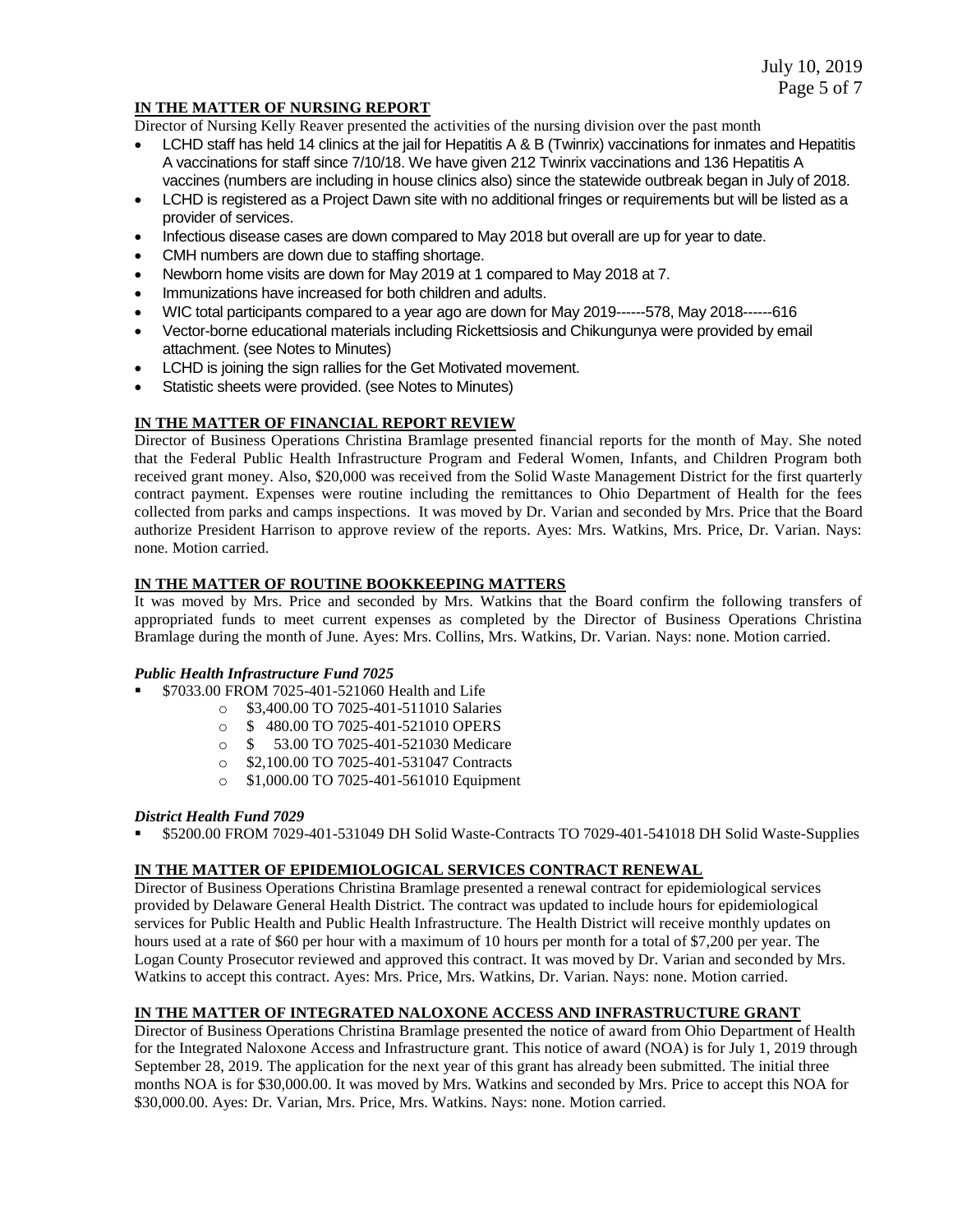# **IN THE MATTER OF CHANGING VACANT PART-TIME NURSE POSITION TO FULL-TIME**

Director of Business Operations Christina Bramlage explained that at the June 2019 Board meeting, a part-time nurse was requested and granted to assist in managing the Integrated Naloxone Access and Infrastructure Grant. Since then, it was determined that these grant funds would be able to financially cover a full-time nurse due to health insurance cost savings already in place. It was moved by Mrs. Price and seconded by Dr. Varian to change the vacant nurse position from part-time to full-time. Ayes: Mrs. Watkins, Dr. Varian, Mrs. Price. Nays: none. Motion carried.

## **IN THE MATTER OF COMPLETION OF PROBATION/PERMANENT APPOINTMENT-CHRISTIE BRANNON AND BAILEY MCGILL**

Two employees have met their 180-day probationary period, and both employees had very position evaluations. Christie Brannon and Bailey McGill are recommended for permanent hire effective June 29, 2019. Both employees are eligible for a 2% probationary increase. It was moved by Dr. Varian and seconded by Mrs. Watkins that the Board recognize completion of the 180-day probationary period and authorize permanent appointment to the positions for both Christie Brannon and Bailey McGill. Ayes: Mrs. Price, Mrs. Watkins, Dr. Varian. Nays: none. Motion carried.

# **IN THE MATTER OF NEW EMPLOYEE INTRODUCTION**

Director of Business Operations Christina Bramlage explained that Kate Brentlinger was the most recently hired nurse, and she will be managing the Get Vaccinated Grant. Mrs. Brentlinger started on July 8, 2019. She is being oriented on the procedures at the Health District and observed the Board of Health meeting today. The Board members warmly welcomed Mrs. Brentlinger.

## **IN THE MATTER OF WOMEN, INFANTS, AND CHILDREN (WIC) NOTICE OF AWARD CHANGE**

Director of Business Operations Christina Bramlage explained that the Notice of Award (NOA) for the WIC grant had decreased. The WIC unit experienced several staff changes, and now only one employee is eligible for health insurance. Therefore, the WIC office requested a \$22,956 decrease in funding from Ohio Department of Health. The new NOA is now for \$200,809.00. It was moved by Mrs. Price and seconded by Mrs. Watkins to accept the new NOA for WIC. Ayes: Dr. Varian, Mrs. Watkins, Mrs. Price. Nays: none. Motion carried.

## **IN THE MATTER OF LOGAN COUNTY COALTION ADVISORY BOARD MOU**

Director of Business Operations Christina Bramlage explained that the Logan County Coalition Advisory Board (CAB) is set to provide directions and support to staff and volunteers working on the seven coalitions for Logan County: Access and Resources Coalition, Coalition for Opiate Relief Efforts, Healthy Living Coalition, Housing/Homelessness Coalition (Logan County Continuum of Care), Safe and Healthy Families Coalition, Suicide Prevention Coalition, and Work Force Task Force. Deputy Health Commissioner Donna Peachey usually attends these CAB meetings. The Logan County Prosecutor has reviewed and approved this MOU. It was moved by Dr. Varian and seconded by Mrs. Watkins to accept this MOU. Ayes: Mrs. Price, Mrs. Watkins, Dr. Varian. Nays: none. Motion carried.

## **IN THE MATTER OF NEWBORN BABY VISIT MOU RENEWAL WITH MENTAL HEALTH BOARD**

Director of Business Operations Christina Bramlage explained that the Mental Health Drug and Alcohol Services Board of Logan and Champaign Counties has received a cut in funding. Therefore, the contract for the Health District to perform newborn baby visits was reduced by \$500 from \$10,000 to \$9,500. The MOU is for July 1, 2019 through June 30, 2020. The Logan County Prosecutor has reviewed and approved this MOU. It was moved by Dr. Varian and seconded by Mrs. Price to accept this MOU. Ayes: Mrs. Watkins, Mrs. Price, Dr. Varian. Nays: none. Motion carried.

## **IN THE MATTER OF PURCHASING NARCAN MOU WITH MENTAL HEALTH BOARD**

Director of Business Operations Christina Bramlage explained that the Mental Health Drug and Alcohol Services Board of Logan and Champaign Counties realized that they had money available for the Health District to purchase Narcan in the amount of \$5,592.00. Unfortunately, the previous MOU had already expired. The Logan County Prosecutor has reviewed and approved this MOU. It was moved by Mrs. Price and seconded by Dr. Varian to accept this MOU. Ayes: Mrs. Watkins, Dr. Varian, Mrs. Price. Nays: none. Motion carried.

## **IN THE MATTER OF GET VACCINATED OHIO GRANT AGREEMENT WITH SIDNEY-SHELBY COUNTY GENERAL HEALTH DISTRICT**